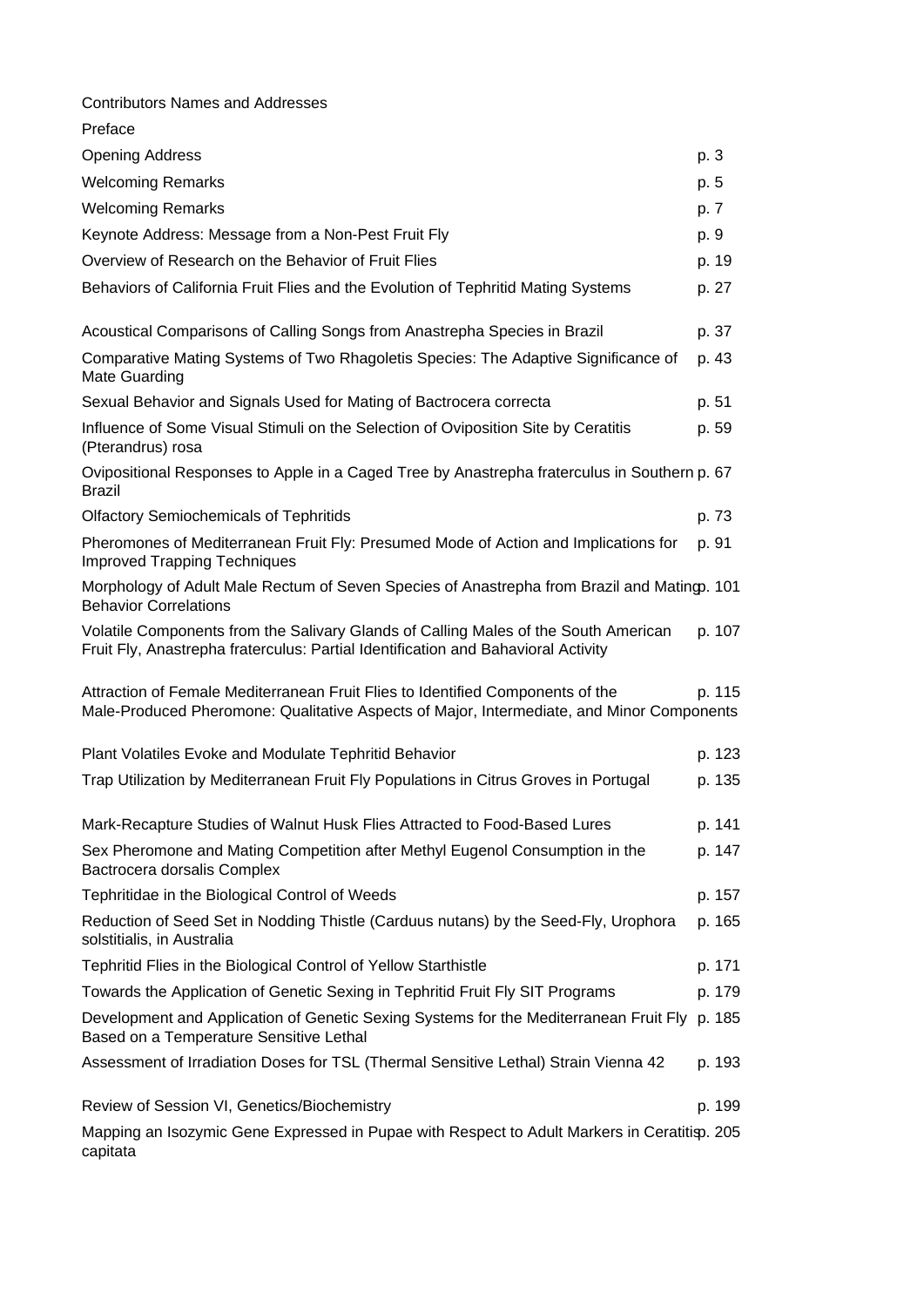| Sequence from Eye Color Genes, Chorion Gene and Mariner-like Transposable Elementspn209<br>the Queensland Fruit Fly, Bactrocera tryoni                          |        |
|-----------------------------------------------------------------------------------------------------------------------------------------------------------------|--------|
| An Analysis of the hobo Transposable Element for Gene-Vector Development                                                                                        | p. 221 |
| Linkage Analysis of Genetic Markers in the Oriental Fruit Fly                                                                                                   | p. 231 |
| Genetic Studies of the Melon Fly, Bactrocera cucurbitae                                                                                                         | p. 237 |
| Heterosis in Ceratitis capitata                                                                                                                                 | p. 243 |
| Fruit Fly Taxonomy: Recent Advances and New Approaches                                                                                                          | p. 253 |
| Anastrepha Species from the Brazilian Amazon: Distribution, Hosts, and Lectotype<br>Designations                                                                | p. 259 |
| Population Genetic Studies of Tephritid Flies of Economic Importance                                                                                            | p. 267 |
| Genetic and Morphological Differentiation in the Specialist Species Anastrepha<br>pickeli and A. montei                                                         | p. 273 |
| Genetic Variability in Anastrepha pseudoparallela: A Specialist Species                                                                                         | p. 277 |
| Genetic and Statistical Analysis of Colonization                                                                                                                | p. 281 |
| Distribution of Mitochondrial DNA Haplotypes Among Ceratitis capitata Populations<br>Worldwide                                                                  | p. 291 |
| Demography of Fruit Flies and Implications to Action Programs                                                                                                   | p. 299 |
| Future Trends in Fruit Fly Management                                                                                                                           | p. 309 |
| Population Dynamics of Fruit Flies in Itaguai County, State of Rio de Janeiro, Brazil. I<br>- Survey of the Species                                             | p. 321 |
| Susceptibility of Different Mango Varieties (Mangifera indica) to the Attack of the<br>Fruit Fly, Anastrepha obliqua                                            | p. 325 |
| Cyromazine: Effects on Three Species of Anastrepha                                                                                                              | p. 333 |
| Relative Resistance of Avocado Germplasm to Carribean Fruit Fly                                                                                                 | p. 339 |
| Hosts for Ceratitis capitata and Anastrepha fraterculus in the Northeastern Province<br>of Entre Rios, Argentina                                                | p. 343 |
| Life Cycle of Anastrepha grandis                                                                                                                                | p. 347 |
| The Natural Host Plants of Anastrepha in the State of Amazonas, Brazil                                                                                          | p. 353 |
| Comparison of the Biology of Anastrepha obliqua Reared in Mango (Mangifera indica L.) p. 359<br>and in Mombin (Spondias mombin) Infested Under Field Conditions |        |
| Status and Needs of Biological Control Research for Tephritid Flies                                                                                             | p. 365 |
| The Past and Potential of Biological Control of Fruit Flies                                                                                                     | p. 369 |
| Inundative Release of the Parasitoid Diachasmimorpha longicaudata for the Control of<br>the Caribbean Fruit Fly, Anastrepha suspensa                            | p. 377 |
| Quality Control and SIT Field Testing with Genetic Sexing Mediterranean Fruit Fly<br>Males                                                                      | p. 385 |
| Problems Encountered During Long-Term SIT Programs in Japan                                                                                                     | p. 391 |
| Implementation of Technical and Managerial Systems for Quality Control in<br>Mediterranean Fruit Fly (Ceratitis capitata) Sterile Release Programs              | p. 399 |
| Competitive Behavior of Males of Mediterranean Fruit Fly, Ceratitis capitata,<br>Genetic Sexing Strain Vienna-42                                                | p. 405 |
| Movement of Sterile Melon Flies in Okinawa, Japan                                                                                                               | p. 415 |
| Ethological Analysis of Medfly Courtship: Potential for Quality Control                                                                                         | p. 425 |
| The Influence of Four Phenols on the Olive Fruit Fly                                                                                                            | p. 433 |
| Artificial Selection Experiments in the Melon Fly: The Status Quo and Problems                                                                                  | p. 437 |